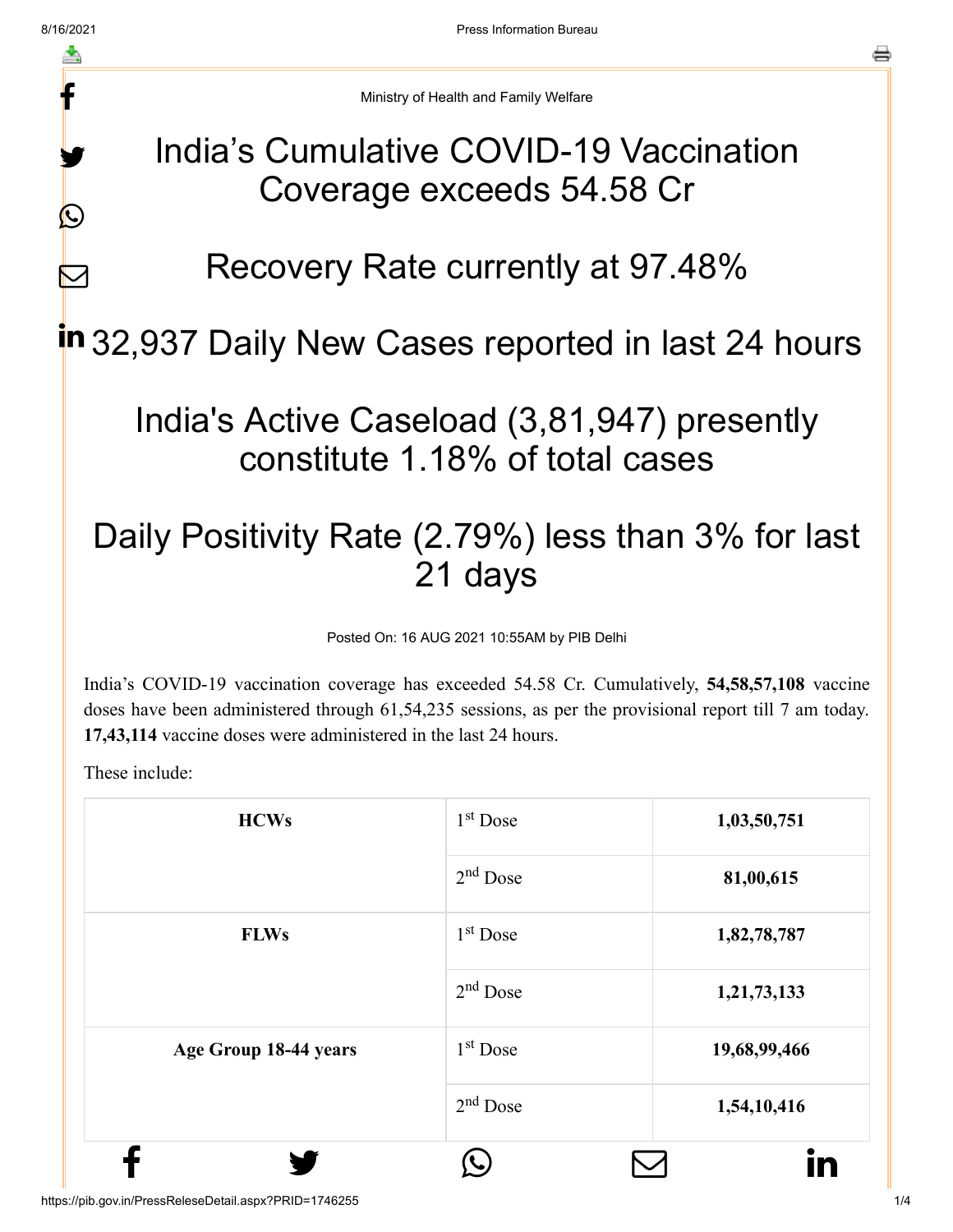8/16/2021 Press Information Bureau

| Age Group 45-59 years<br>f         | 1 <sup>st</sup> Dose | 11,73,89,912 |                 |
|------------------------------------|----------------------|--------------|-----------------|
|                                    | $2nd$ Dose           | 4,57,91,230  |                 |
| Over 60 years<br>$\mathbf{\Omega}$ | $1st$ Dose           | 8,11,53,834  |                 |
|                                    | $2nd$ Dose           | 4,03,08,964  |                 |
| $\mathcal{R}$<br><b>Total</b>      |                      |              | 54, 58, 57, 108 |
| in                                 |                      |              |                 |

The new phase of universalization of COVID-19 vaccination has commenced from 21st June, 2021. The Union Government is committed to accelerating the pace and expanding the scope of COVID-19 vaccination throughout the country.

India's recovery rate stands at **97.48%**.

Out of the people infected since the beginning of the pandemic, **3,14,11,924 people have already recovered from COVID-19** and **35,909** patients have recovered in the last 24 hours.



#### Recovered cases over 3.14 Cr & Recovery rate at 97.48%

India has reported 32,937daily new cases in the last 24 hours.

Less than 50,000 Daily New Cases have been reported since fifty consecutive days. This is a result of sustained and collaborative efforts by the Centre and the States/UTs.

 $f$   $\rightarrow$   $\circ$   $\quad \circ$  in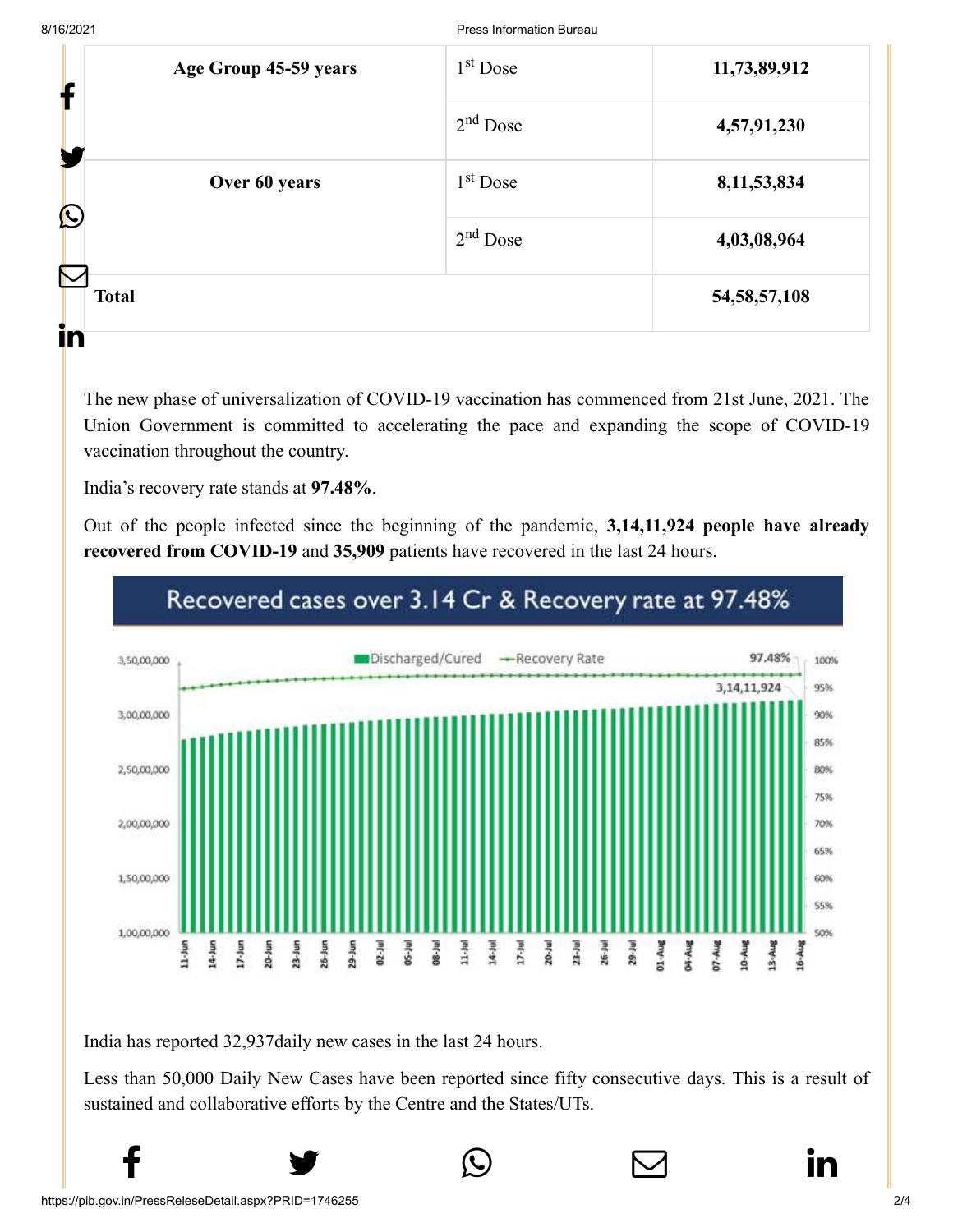8/16/2021 Press Information Bureau



India's Active Caseload today stands at **3,81,947.** Active cases now constitute only**1.18%** of the country's total Positive Cases.



With substantially ramped up testing capacity across the country, a total of 11,81,212tests were conducted in the last 24 hours in the country. Cumulatively, India has conducted over **49.48 crore** (**49,48,05,652**) tests so far.

While on one side testing capacity has been enhanced across the country, **Weekly Positivity Rate currently stands at 2.01%** and the **Daily Positivity rate stands at 2.79% today.** Daily Positivity rate has remained below 3% forlast 21 days and below 5% for 70 consecutive days now.

 $f$   $\rightarrow$   $\circ$   $\quad \circ$  in